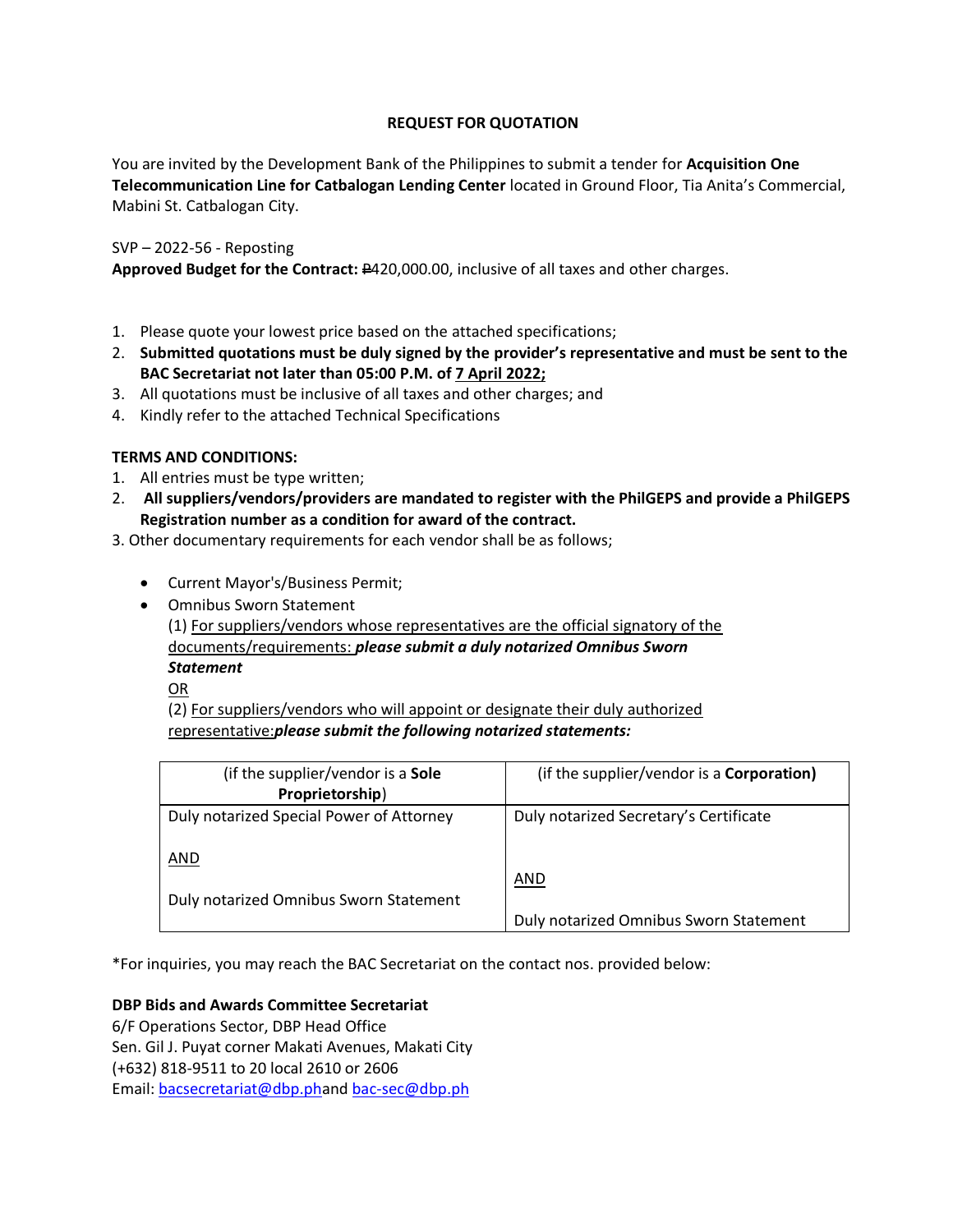#### **Annex A**

## ACQUISITION OF NEW, ADDITIONAL AND/OR REPLACEMENT TELECOMMUNICATION LINE/CONNECTIVITY SERVICE FOR THE DEVELOPMENT BANK OF THE PHILIPPINES (DBP)-CATBALOGAN LENDING CENTER

### APPROVED BUDGET FOR THE CONTRACT: Telco: Php 420,000

#### **TECHNICAL SPECIFICATIONS**

#### A. BACKGROUND

še š

The telecommunication connectivity service (line) is for the connection of DBP online systems, services and facilities in any of the following DBP remote sites:

- A.1. Branch Office, including:
	- A.1.a. Lending Center
	- A.1.b. Cash Center
	- A.1.c. Branch-Lite Unit
- A.2. Automated Teller Machine (ATM)

### **B. OBJECTIVE**

To acquire stable, reliable and secure telecommunication connectivity/line service to link DBP remote sites to the Head Office from an authorized and qualified telecommunication service provider (Telco).

#### C. COVERAGE OF THE CONTRACT

The contract will be for a one (1) year period starting from date of acceptance of service with the option for automatic renewal.

#### D. MINIMUM SPECIFICATIONS

- D.1. Connectivity/Line Service Availability
	- > The minimum availability of service is 99.6%.
- D.2. Connectivity/Line Specifications
- $\triangledown$ D.2.a. Branch Office
	- D.2.a.i. Wired MPLS/VPN, Radio Last Mile or VSAT connection with minimum of 2 Mbps bandwidth
	- D.2.a.ii. Must be Ku Band or C Band for the VSAT
	- D.2.a.iii. Inclusive network equipment, such as router and or router/modem, must not be on End-of-Life/End-of-Support status within the contract period
	- D.2.a.iv. Router must support GRE/mGRE tunneling and IP Security (ex. dynamic VPN) and SNMP
	- D.2.a.v. DBP shall have the full access of the router
	- D.2.a.vi. Provide near real time and historical link monitoring

D.2.b. ATM - Wired m.

- D.2.b.i. VPN connection at least 128 Kbps via MPLS
- D.2.b.ii. Inclusive network equipment, such as router and or router/modem, must not be on End-of-Life/End-of-Support status within the contract period
- D.2.b.iii. Support GRE tunneling and SNMP

Page 1 of 4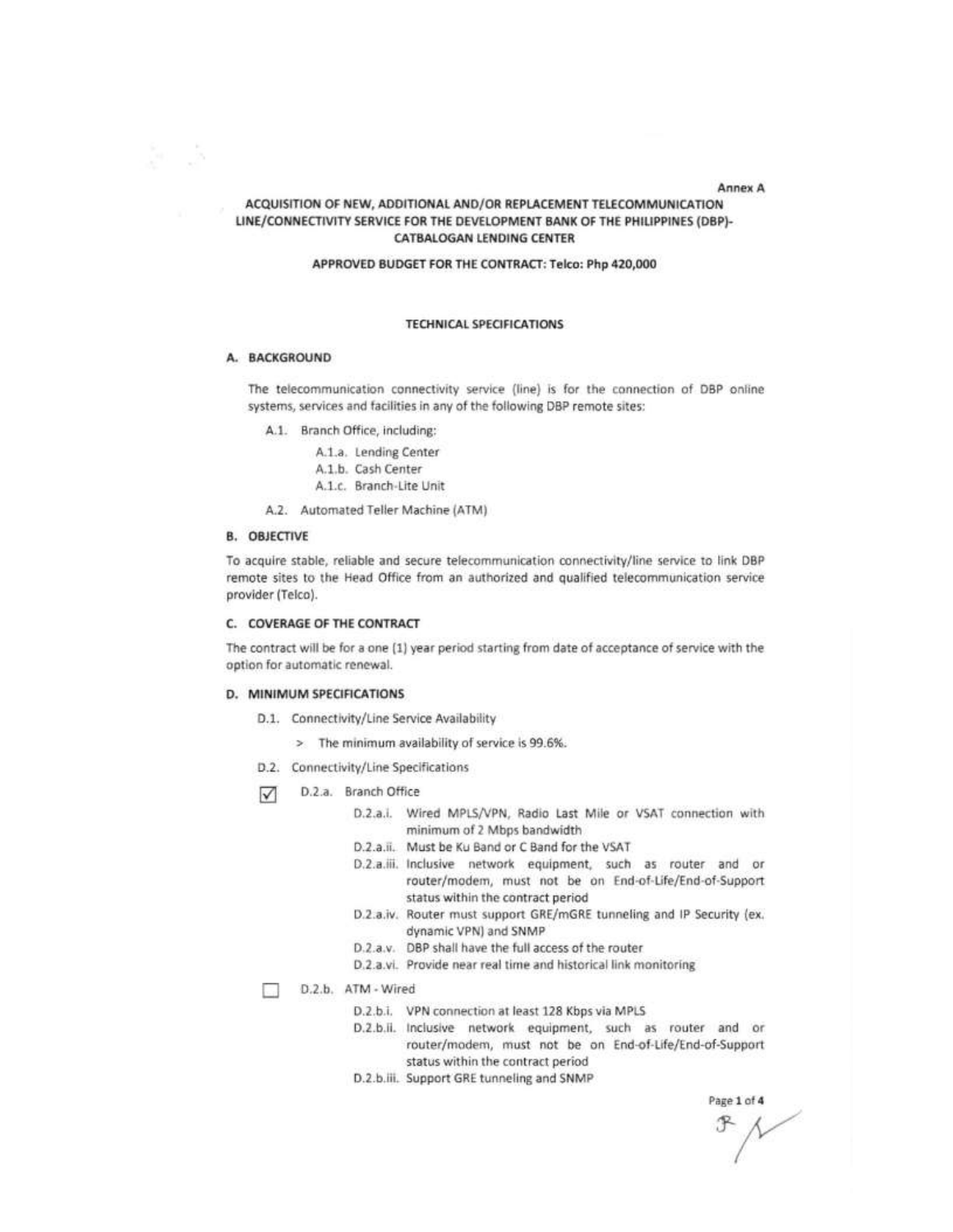ACQUISITION OF NEW, ADDITIONAL AND /OR REPLACEMENT OF TELECOMMUNICATION LINE/ CONNECTIVITY SERVICES FOR THE DEVELOPMENT BANK OF THE PHILIPPINES (DBP)

- D.Z.c. ATM Wireless
	- D.2.c.i. Provide data transmission function by public GPRS/ GSM network or higher
	- D.2.a.vii. Inclusive network equipment, such as router and or router/modem, must not be on End-of-Life/End-of-Support status within the contract period
	- D.2.c.ii. Support GRE Tunneling and SNMP
	- D.2.c.iii. Provide GUI access for local and remote management
	- D.2.c.iv. Operate at -30~+75°C temperature
	- D.2.c.v. Has LED status indication
	- D.2.c.vi. Support RJ45 console port
	- D.2.c.vii. Include: 1 power cord, 2 antennas, 1 console cable, 1 set documentation
	- D.2.c.viii. Provide near real time and historical link monitoring.
	- D.2.c.ix. Meet the average latency requirement of not greater than 200ms measured using the Ping utility or any similar mobile applications
	- D.2.c.x. Meet signal requirement of not less than 2 bars measured using mobile or similar devices capable of said measurement
	- D.2.c.xi. DBP shall have full access to the Modem/Router
- D.3. Support Services and Incident Management
	- D.3.a. The Telco shall provide 24 x 7 onsite, telephone and email support. For every service unavailability/downtime reported, the response time shall be within thirty (30) minutes.
	- D.3.b. Upon the occurrence of service unavailability/downtime, the Telco shall:
		- D.3.b.i. Conduct problem isolation/resolution and link restoration activities
		- D.3.b.ii. Notification via electronic mail (E-mail) and telephone within one (1) hour of the occurrence
		- D.3.b.iii. Minimum of twice a day status report to DBP via E-Mail
		- D.3.b.iv. Estimated time of arrival (ETA) if onsite activities required
		- D.3.b.v. Estimated time of resolution (ETR)
		- D.3.b.vi. Root cause
		- D.3.b.vii. Comply with DBP policies on security and confidentiality during support services.
	- D.3.c. The Telco shall submit an incident report stating the reason/s for the outage and detailing the steps undertaken to resolve a particular problem upon DBP's request.
- D.4. Service Performance Review

 $\sqrt{}$ 

> The Telco shall conduct a performance review session at least once every quarter of a year

### E. TELECOMMUNICATION CONNECTIVITY/LINE REQUIREMENT CLASSIFICATION

The primary objective of the following provisions is to have multiple Telcos per site, providing service redundancy, high availability and avoiding single point of failure.

E.1. New Telecommunication Line Requirement

<sup>, ,</sup>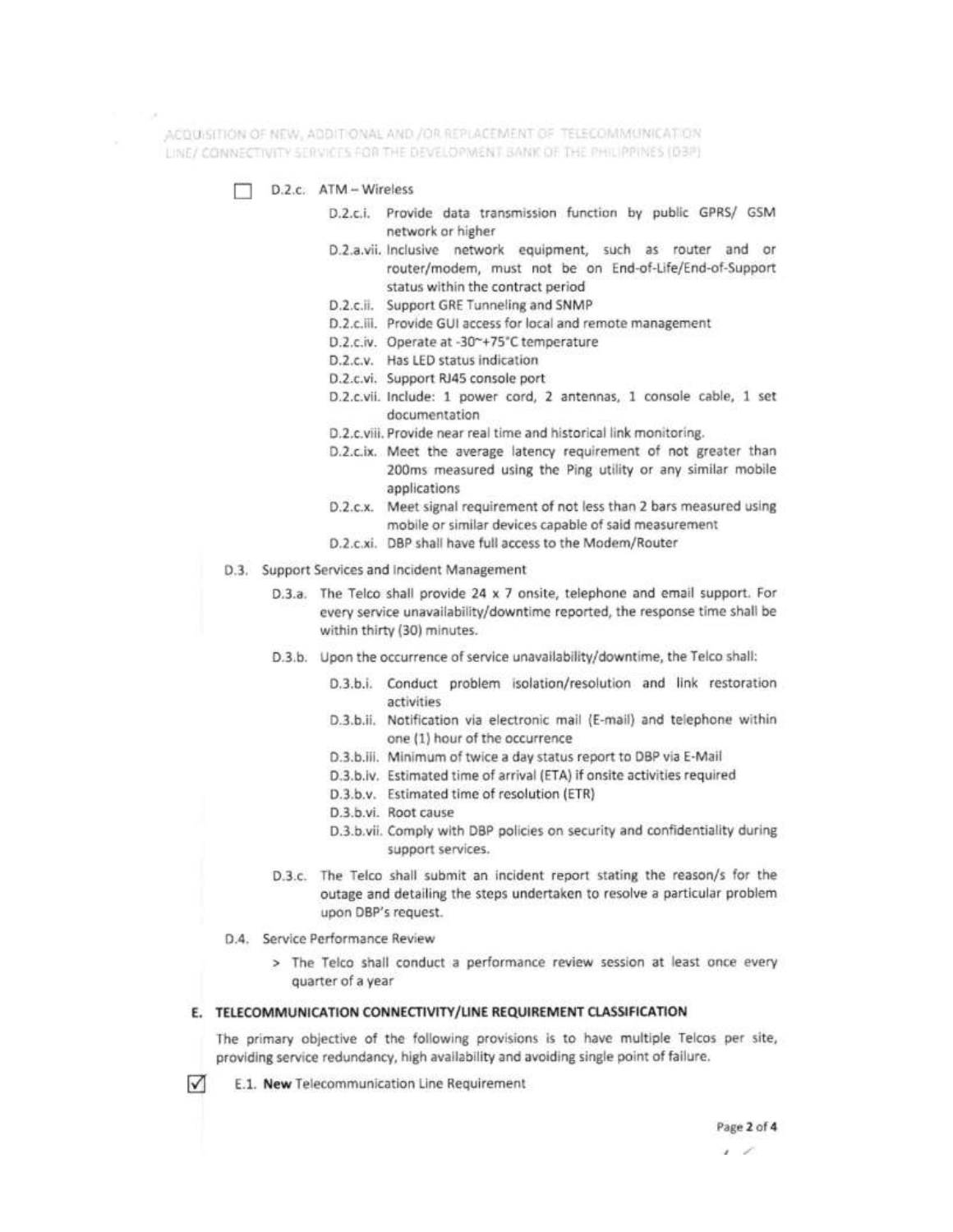ACOUSSTIDN OF NEW , ADDITIONAL AND / OR REPLACEMENT OF TELECOMMUNICATION LINE/ CONNECTIVITY SERVICES FOR THE DEVELOPMENT BANK OF THE PHILIPPINES (DBP)

### E.1.a. Covered Sites

- > New remotes sites
- E.1.b. Telco Selection Criteria
	- > Telecommunication Line for Branch Office
		- E.1.b.i. Two (2) different Telcos (Telco A and Telco B) shall be selected
		- E.1.b.ii. Telco A is the lowest (winning) provider
		- E.1.b.iii. Telco B is the second lowest provider
	- > Telecommunication Line for Additional ATM Facility of a Branch Office
		- E.1.b.iv. The Telco must be different from the one which has the majority or most of the telecommunication connectivity services provided for the ATM/s of that Branch Office
- E.2. Additional Telecommunication Line Requirement  $\mathbb{R}$ 
	- E.2.a. Covered Sites
		- > For existing sites with existing telecommunication line/s
	- E.2.b. Telco Exception
		- > The Telco/s of the existing line/s servicing the site shall not be invited and will not be allowed to participate
	- E.3. Replacement Telecommunication Line Requirement
		- E.3.a. Covered Sites
			- > For existing sites with existing telecommunication line/s
		- E.3.b. Telco Exception
			- E.3.b.i. For Telco Redundancy Replacement
				- > The Telco of the existing line/s servicing the site including the one to be replaced shall not be invited and will not be allowed to participate
			- E.3.b.ii. Replacement for the Purpose of Telecommunication Line Capacity (Bandwidth) Upgrade
				- > The Telco of the other existing line/s servicing the site (i.e., other than the one to be replaced) shall not be invited and will not be allowed to participate
			- E.3.b.iii. For Wireless to Wired Facility Replacement
				- > The Telco of the other existing line/s servicing the site (i.e., other than the one to be replaced) shall not be invited and will not be allowed to participate

# F. DISCONTINUANCE OF SERVICE

DBP can opt to discontinue the service within the contract period without pre-termination fee/s, if the Telco provider fails to meet the required minimum availability of service, specified in item D.1, for three (3) consecutive months (3-strike rule)

G. PAYMENT

The payment shall be in a monthly basis every after the service acceptance.